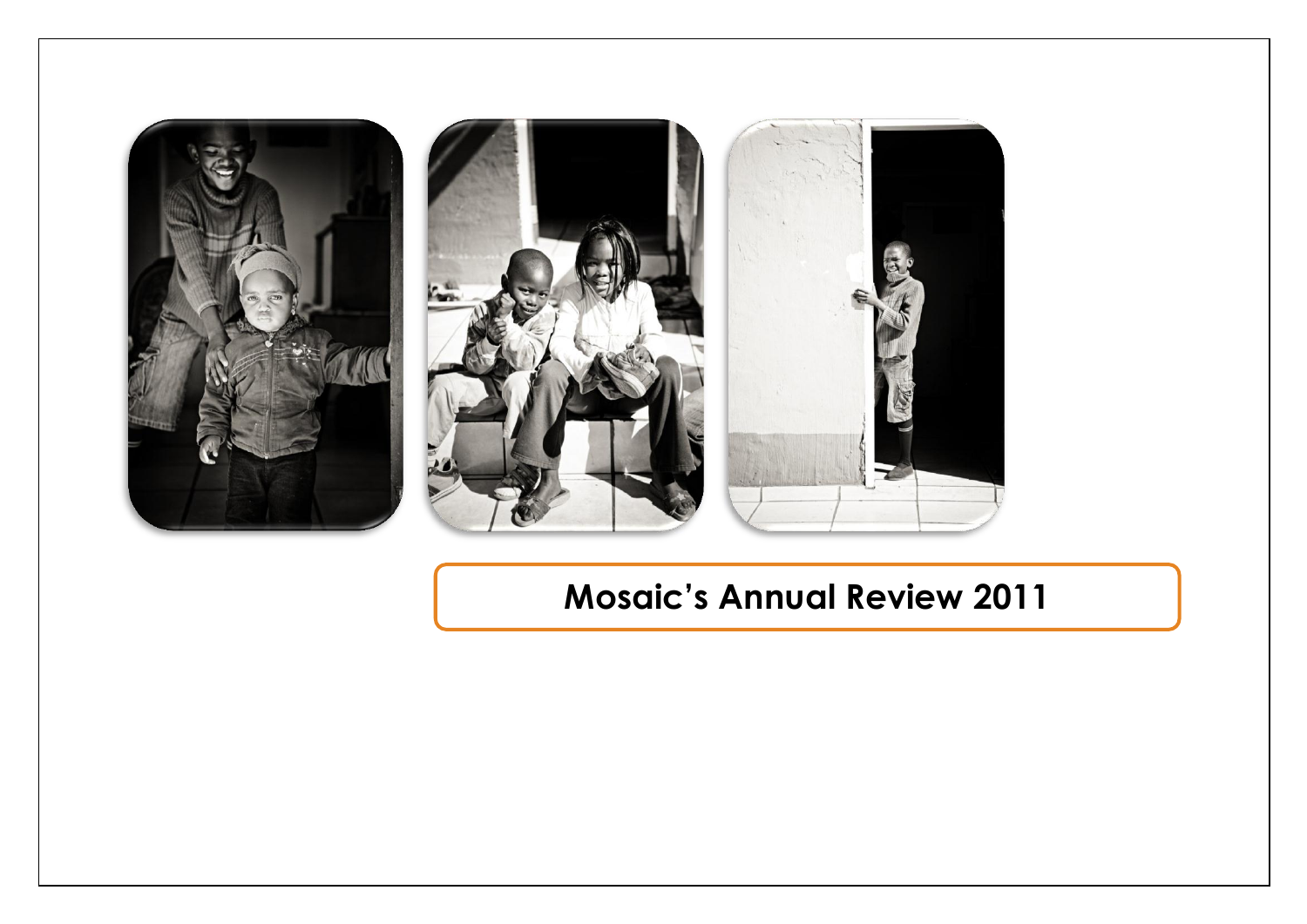## **Letter from the CEO**

Today Dorah, one of our foster mothers, greeted me with a smile bigger than usual. She informed me that she is taking in another orphan. Dorah moved into our fourth foster home in 2010. She takes care of three children (of whom two are orphans). With her new house, her new job and the necessary social support structures from Mosaic, Dorah can take care of one more orphan! Although Dorah will take care of three orphans plus her own child, she does not receive money, food, clothes or any handouts from Mosaic. This means that three orphans are no longer dependant on an organisation or government for the rest of their childhood lives.

This is one story. This year we witnessed six families with similar stories moving into and becoming part of the Mosaic family!

In addition to the six houses that we have built, we have also built a multi-purpose training centre. We have started two exciting new business ventures creating more than thirty jobs! We have more than

doubled our staff on management level! To mention but a few…

Thank you for your support during 2011, for enabling us to accomplish this!

We believe and know that in 2012 Mosaic will grow at an even faster pace than 2011. Why? Because there are still so many orphans that need to be taken care of… sustainably!

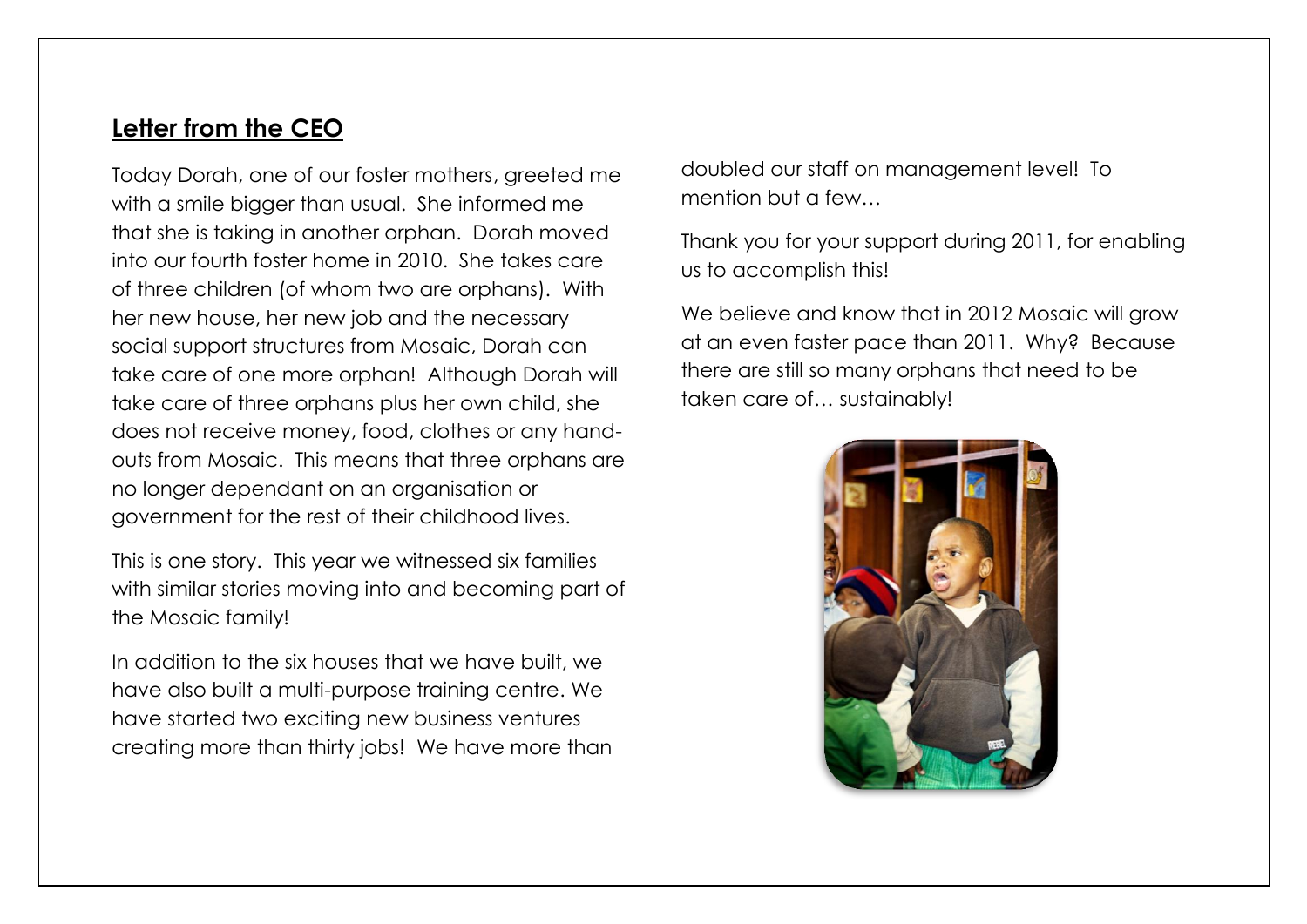

## **Where we are!**

- We have 10 foster homes, with 31 children living in them of whom 21 are orphans.
- We are employing 48 people through 3 business ventures and a preschool.
- We have 6 full-time volunteers. And in 2011 we had more than 100 volunteers who each worked more than 1 week with us!
	- We have a training centre with a fully equipped kitchen, a crafts room, access to internet, tables and chairs for children to work at and enough space to have regular Mosaic gatherings.
	- We have 120 children registered in Mosaic Preschool.
		- The combined turnover of our business ventures exceeded R300 000 / US\$45,000 this past year.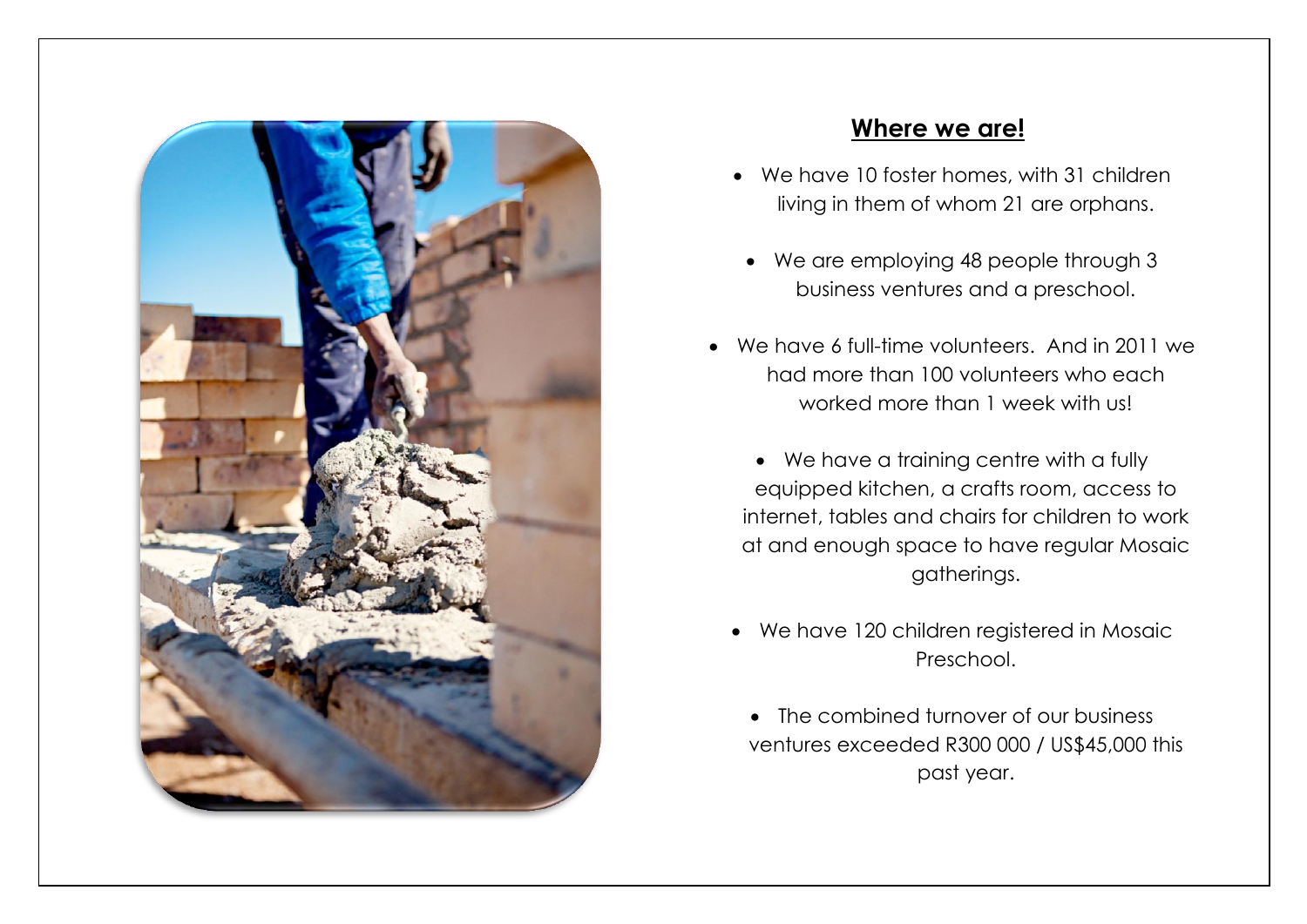#### **Where did our money come from?**



In 2011 we received R1.9 million in donations, which is US \$275,000. This is twice as much as we received in 2010. Most of our donations came from South Africa, and was donated by individuals, private companies, family foundations and government institutions. Donations in the USA were raised by our registered USA based non-profit organisation from churches, individuals and family foundations. In Europe donations were made by schools and private individuals.

Please note that these figures are unaudited and audited figures will be available after March 2012.

#### **How did we spend our money?**



In 2011 50% of our budget was spent on building 6 new foster homes (R760 000) and a training centre (R270 000). This infrastructure contributes to Mosaic's vision in a tremendous way!

Mosaic's preschool with its budget of R340 000 has not only touched, but to a certain extent sustained and transformed the lives of 120 HIV infected and affected children's lives.

This year we have expanded our building contractor business and started 2 new business ventures, which resulted in the creation of 31 new jobs.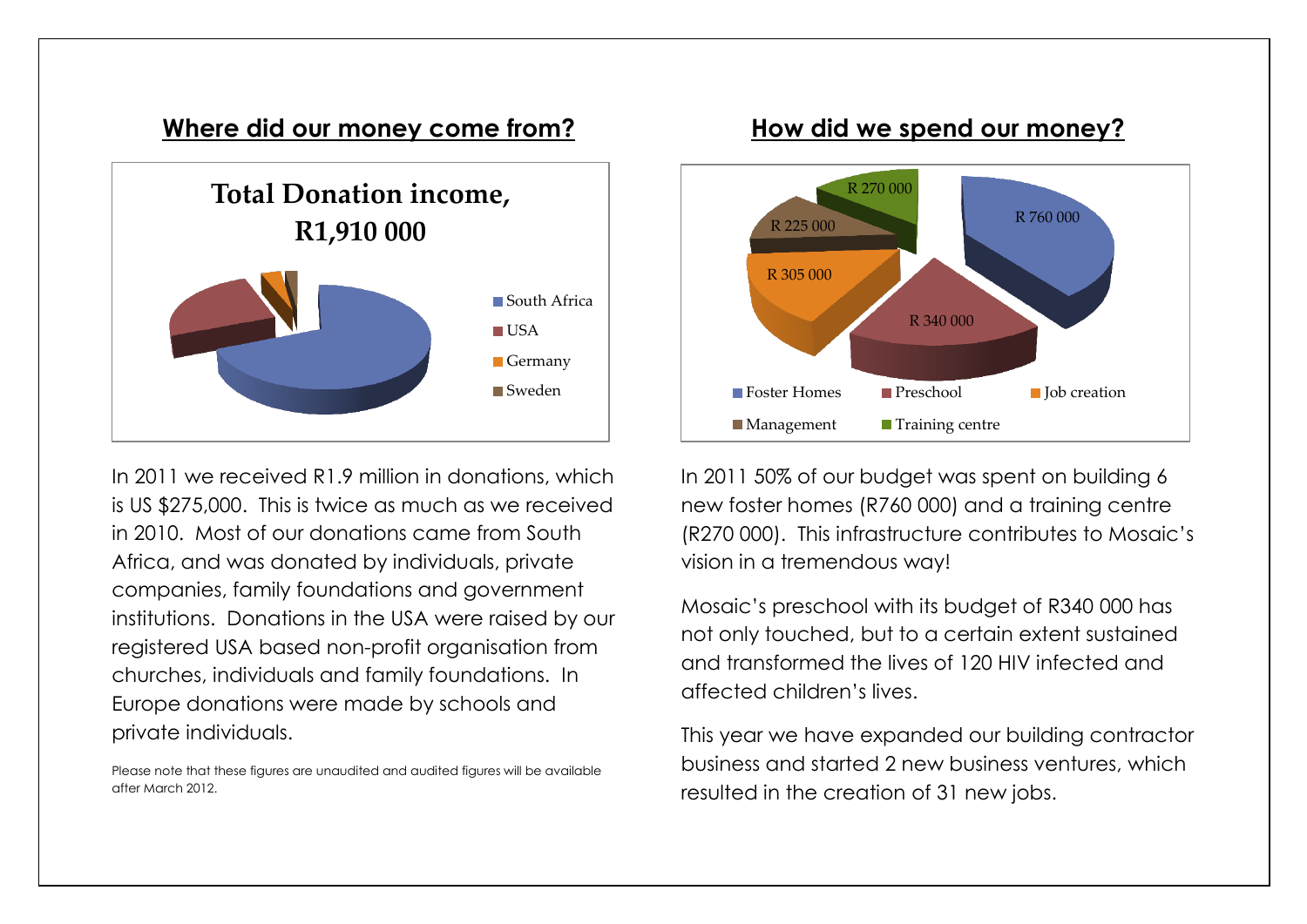## **Our Foster Home Program**

In 2009 we built 2 homes; in 2010 we built 2 homes. This year we have built 6 homes! But building houses is not all that it is about at our Foster Home program.

Having Gideon and Martha move out of their tin shack where they were able to take care of 2 orphans, into one of our 3 bedroom brick houses, where they are now able to take care of 4 orphans… That's what it's about.

Enabling Wendy to take 2 orphans into foster care, because she now has the room (literally 2 more bedrooms) to do so. That's what it's about.

Hearing a foster parent's gratitude that his children are not playing on the streets and getting into trouble anymore. Now, when they get home from school they want to participate in the activities hosted by Mosaic full-time volunteers. Creating a safe and stimulating environment for the children. That's what it's about.

Seeing all 31 children participate in Mosaic's Christmas concert with a self confidence that wasn't there before and a fellowship with each other these children have never had a chance to enjoy before Mosaic. That's what it's about.

Enjoying a conversation with 6 year-old Deon, in English, his third language, and realising how much his language skills has improved since his family moved into a Mosaic home. That's what it's about.

Taking the children of the Foster homes to go swim. Something that they would probably never have done otherwise. That's what it's about.

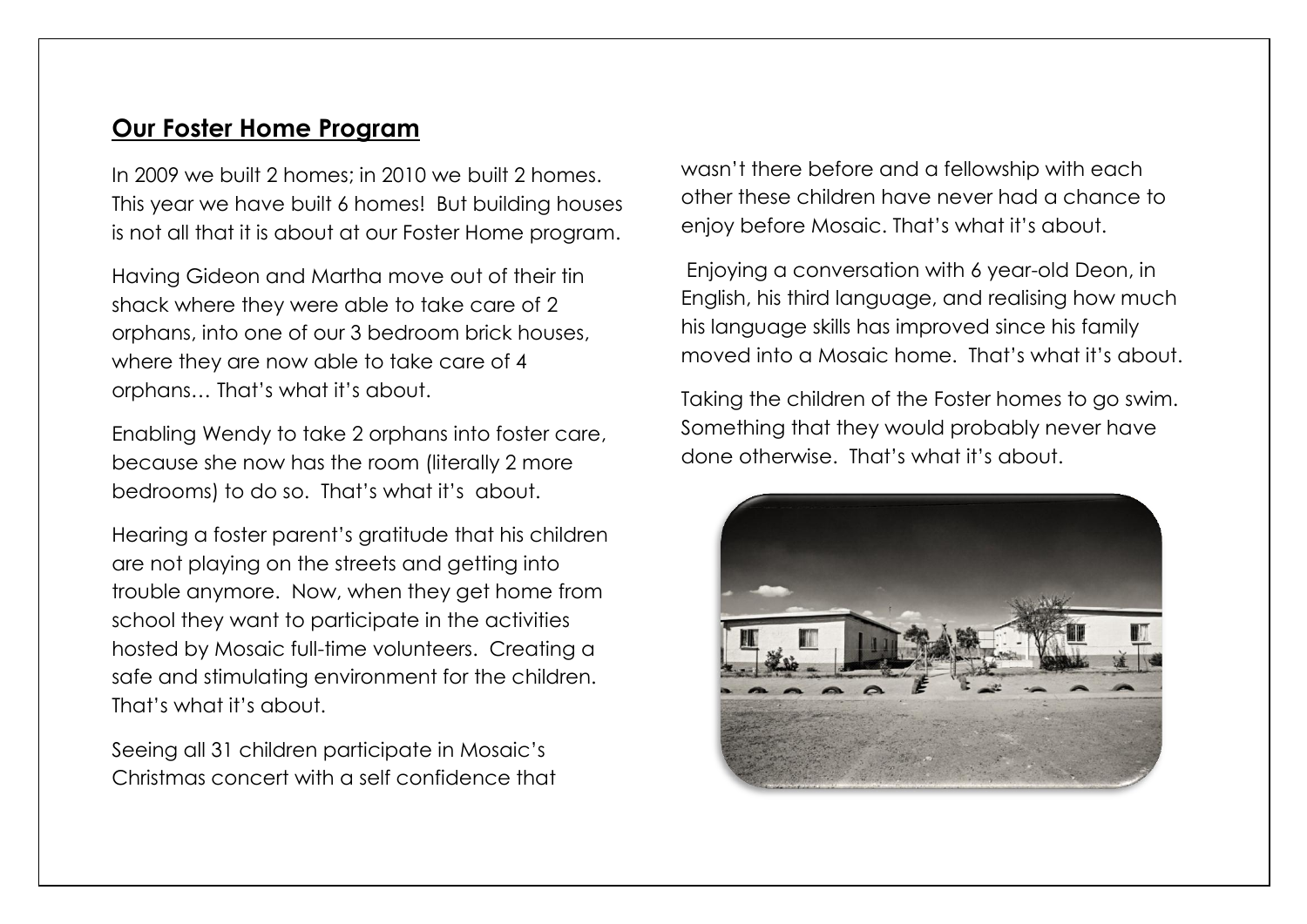### **Our Business ventures**



Through our 3 different business ventures and our preschool we provide jobs to 48 people. Most of these employees are the breadwinners of their households. This means that we provide 48 families with a sustainable income to provide in some of their most basic needs. This is what we believe it is to "teach a person to catch his own fish, instead of giving him the fish itself."

One example of such a "fisherman" is Dorah. Because of her employment with Made by Mosaic she can take care of 3 orphans without any assistance, financial or otherwise from Mosaic. This is not only creating a self-sustainable orphan care model. This is empowering a Tswana lady to take care of herself, her own child and 3 orphans. This is enabling her to gain new job skills, new life skills and dignity!

This is the story of Dorah, and also the story of many of the men and women employed at our gardening services our building contractor business and Made by Mosaic. Our hope is that these businesses will grow to employ many more committed parents, who can put food on the table for their families.